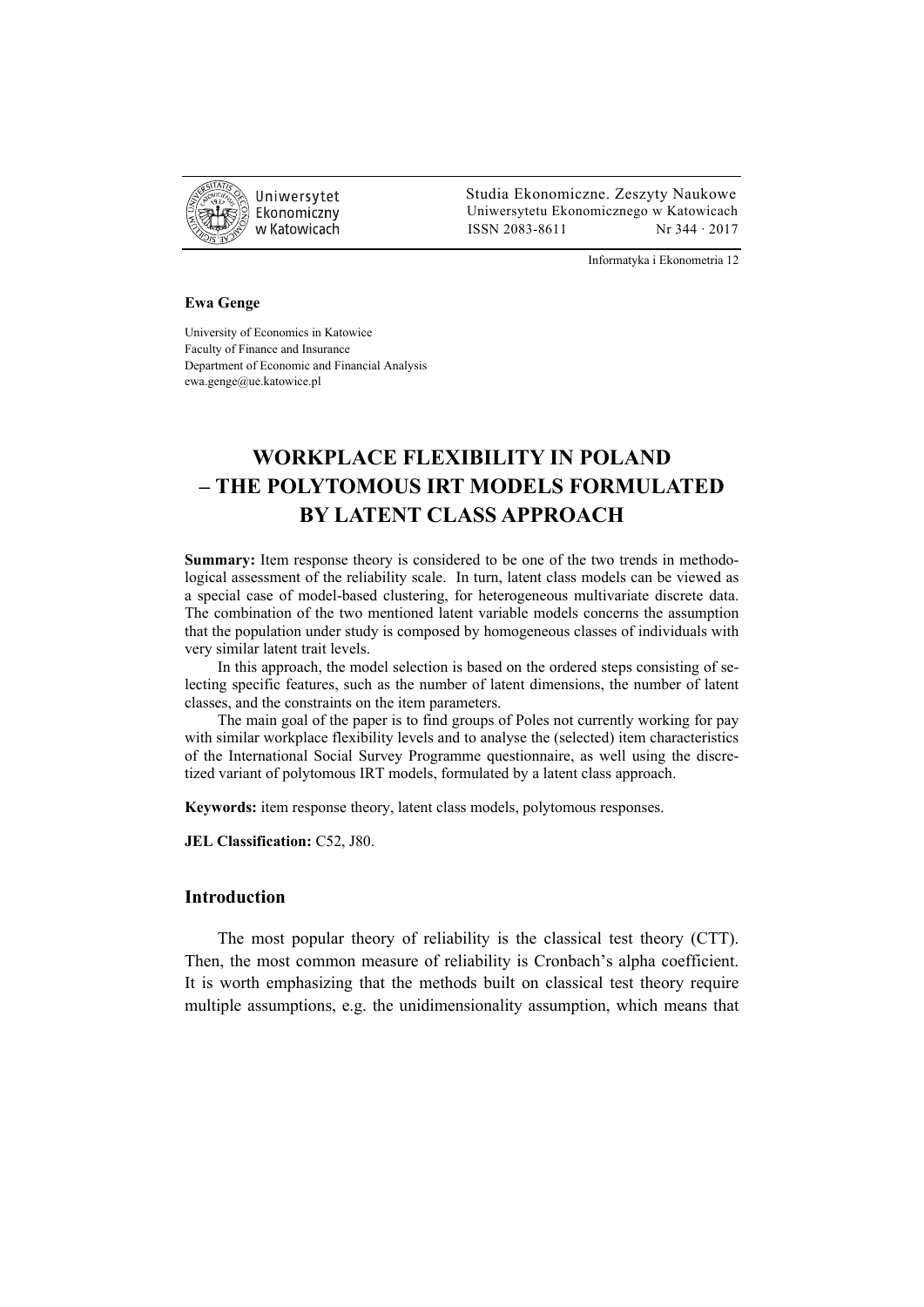all items contribute to measure the same latent trait (i.e. ability in certain subjects, satisfaction level, money saving skills).

Alternative item response theory (IRT) is a model-based theory, established on the idea that the responses to each test item depend on some person and item characteristics, according to specific probabilistic relations. The relationship between unobservable respondent's ability level (the latent trait) and a given item (individual question) can be described by the monotonic non-decreasing function, which is called the item characteristic curve. In the Rasch model [Rasch, 1960] or Birnbaum model [Birnbaum, 1968], this is a parametric logistic function. In the Rasch model (the most prominent example for IRT models), there is only one parameter describing the position of respondents on an unknown continuum of the latent trait. Depending on the IRT model type, the difficulty, discrimination and the guessing item parameters are estimated<sup>1</sup>.

In recent years, many IRT models based on the Rasch approach have been built. These include, among others, partial credit model [Masters, 1982], graded response model [Semejima, 1969], rating scale model [Andrich, 1978]. Usually, in most of traditional IRT models such as the Rasch [Rasch, 1960] or twoparameter logistic (2PL) model [Birnbaum, 1968] it is assumed that all items measure the latent trait in the same way for all subjects and all items contribute to measure the same latent trait (unidimensionality assumption). Moreover, a parametric (usually normal) distribution for the latent variable used to represent the trait of interest is explicitly introduced. Unfortunately, in several practical situations these assumptions are too restrictive. Therefore, certain extensions of traditional IRT models have been proposed (for more details, see i.e.: Bacci, Bartolucci, Gnaldi, 2014; Bartolucci, Bacci, Gnaldi, 2014).

Bartolucci [2007] proposed a class of multidimensional latent class item response theory (LC-IRT) models were:

- more latent traits are simultaneously considered and each item is associated with only one of them (*between-item multidimensionality*) [Adams, Wilson, Wang, 1997; Zhang, 2004],
- the latent traits are represented by a random vector with a discrete distribution common to all subjects (each support point of such a distribution identifies a different latent class of individuals).

<sup>1</sup> The guessing parameter expresses the probability that the respondents with very low ability responds positively to an item by chance. The discrimination parameter quantifies how well the item distinguishes between subjects with low/high standing in the continuous latent scale, and the difficulty parameter expresses the difficulty level of the item.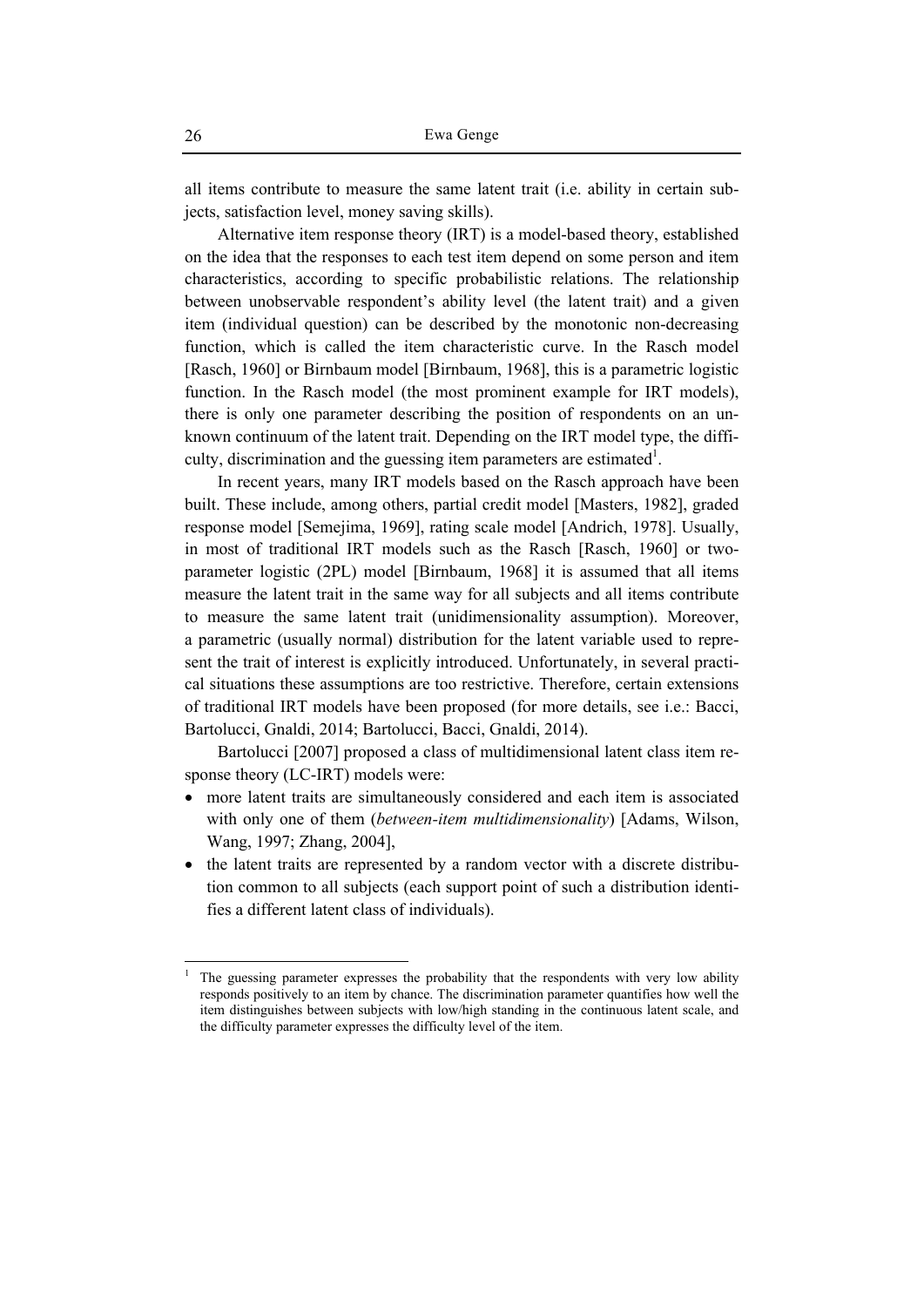#### **1. IRT models formulated by latent class approach**

It is assumed to observe responses of *n* individuals to *j* ( $j = 1, \ldots, m$ ) items of the questionnaire,  $X_i$  denotes the response variable for the *j*-th item and  $X = X_1, \ldots, X_m$ . This variable has  $l_i$  categories denoted by  $x = 0, \ldots, l_i - 1$ .

Let  $q$  be the number of different latent traits measured by the items,  $\mathbf{\Theta} = (\Theta_1, \dots, \Theta_n)'$  is a vector of latent traits and  $\mathbf{\Theta} = (\theta_1, \dots, \theta_n)'$  one of its possible realizations. The random vector **Θ** is assumed to have a discrete distribution with *u* support points, denoted by  $\xi_1, \ldots, \xi_n$  and probabilities  $\pi_1, \ldots, \pi_n$ , then  $\pi_s = p(\mathbf{\Theta} = \xi_s)$ .

Let  $\delta_{id}$  be a dummy variable equal to 1, if item *j* is assigned to latent trait of type *d* and 0 otherwise  $(j = 1, \ldots, m, d = 1, \ldots, q)$ . The conditional response probability that a subject with latent traits (or abilities) levels given by **θ** responds by category  $x$  to item  $X_i$  is given by:

$$
p_{jk}(\mathbf{\theta}) = p(X_j = x \mid \mathbf{\Theta} = \mathbf{\theta}), \ x = 0, \dots, l_j - 1,
$$
 (1)

let also  $\mathbf{p}_j(\theta)$  denote the probability vector  $(p_{j0}(\theta), \dots, p_{j l_{j-1}}(\theta))'$  that elements of which sum up to 1.

The general formulation of the multidimensional  $IRT<sup>2</sup>$  models may be expressed as:

$$
g_x(\mathbf{p}_j(\mathbf{\theta})) = \alpha_j \left( \sum_{d=1}^q \delta_{jd} \theta_d - \mathcal{S}_{jx} \right), \ j = 1, \dots, m, \ s = 1, \dots, u,
$$
 (2)

where  $g_x$  is a link function specific of category  $x$ ,  $\alpha_j$  and  $\mathcal{S}_{jx}$  are item parameters identified as discrimination indices and difficulty levels.

On the basis on the specification of the link function and on the basis on the adopted constraints on the item parameters Bartolucci [2007] (see also: Bacci, Bartolucci, Gnaldi, 2014; Bartolucci, Bacci, Gnaldi, 2014) extended the traditional group of undimensional IRT models and i.e. the multidimensional latent class graded response model (LC-GRM, see Eq. 3) is an extension of the GRM by Semejima [1969]. In turn, multidimensional LC rating scale model, given by (4) is an extension of the RSM [Andrich, 1978]:

<sup>2</sup> This class of Item Response Theory models allow items to measure more than one latent trait (i.e. mathematical and humanistic skills).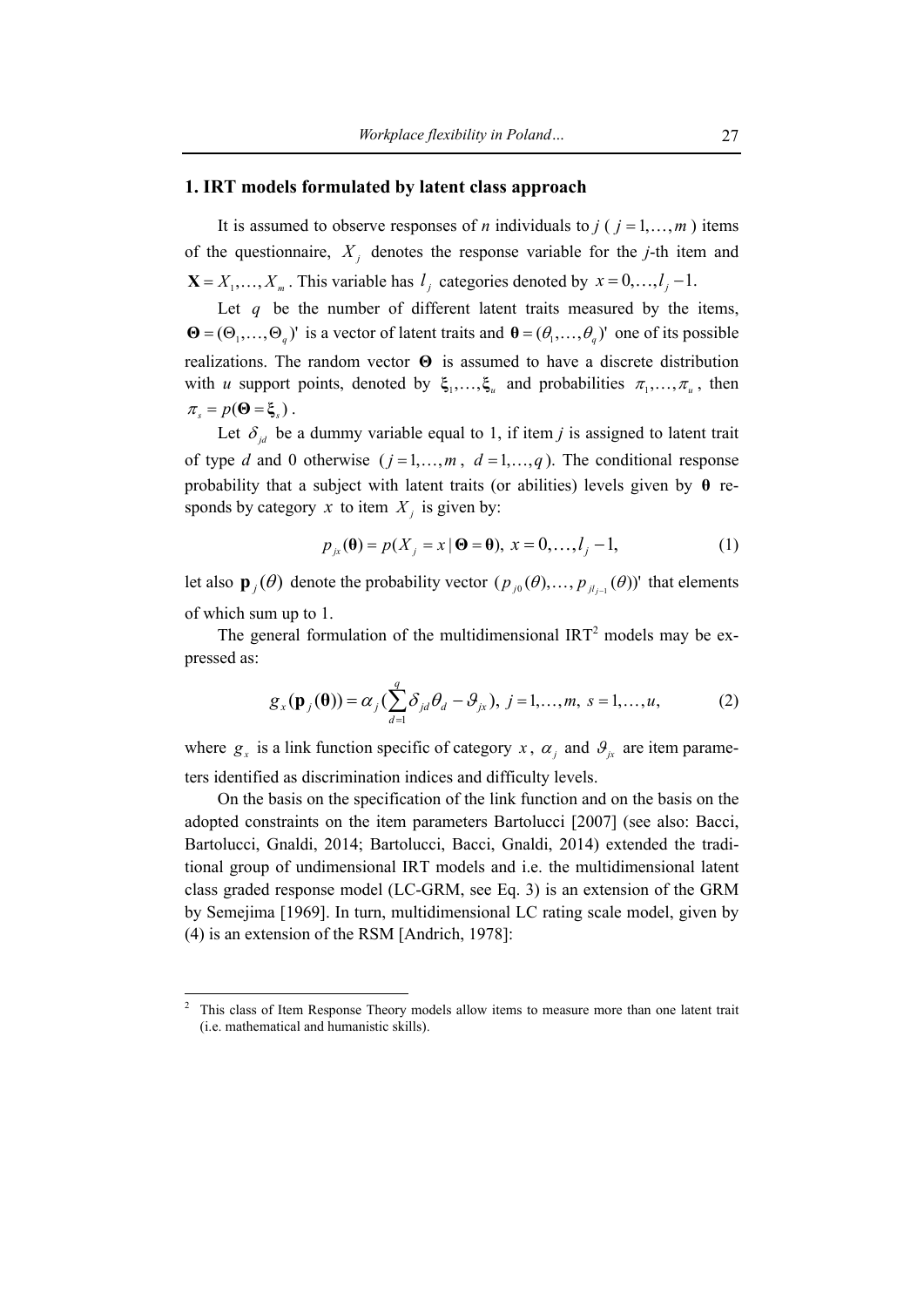$$
g_{LC\_GRM}(\mathbf{p}_j(\mathbf{\theta})) = \log \frac{p(X_j \ge x \mid \mathbf{\Theta} = \mathbf{\theta})}{p(X_j < x - 1 \mid \mathbf{\Theta} = \mathbf{\theta})} = \alpha_j \left( \sum_{d=1}^q \delta_{jd} \theta_d - \theta_{jx} \right),
$$
\n
$$
x = 0, \dots, l_j - 1,\tag{3}
$$

$$
g_{LC\_RSM}(\mathbf{p}_j(\mathbf{\theta})) = \log \frac{p(X_j = x \mid \mathbf{\Theta} = \mathbf{\theta})}{p(X_j = x - 1 \mid \mathbf{\Theta} = \mathbf{\theta})} = \sum_{d=1}^q \delta_{jd} \theta_d - (\mathcal{G}_{jx} + \tau_x),
$$
  

$$
x = 0, ..., l_j - 1
$$
 (4)

where  $\tau<sub>r</sub>$  is the difficulty of the response category *x* to all items. For binary response variables, Eq. 3 corresponds to multidimensional LC 2PL model and Eq. 4 to the multidimensional LC Rasch model.

All the possible combinations of the item parameters constraints for local and global as well as continuation logit link functions are given in Table 1.

|              |                         |                                      | <b>Link function</b> |                |                     |  |
|--------------|-------------------------|--------------------------------------|----------------------|----------------|---------------------|--|
| $\alpha_{i}$ | $\mathcal{G}_{i\alpha}$ | <b>Parameters of the</b><br>model    | Global               | Local          | <b>Continuation</b> |  |
| free         | free                    | $\alpha_i(\theta-\theta_{i})$        | <b>GRM</b>           | <b>GPCM</b>    | $2P-SM$             |  |
| free         | constrained             | $\alpha_i[\theta-(\theta_i+\tau_x)]$ | RS-GRM               | <b>RS-GPCM</b> | 2P-RS-SM            |  |
| constrained  | free                    | $\theta-\theta_{ir}$                 | 1P-GRM               | <b>PCM</b>     | <b>SRM</b>          |  |
| constrained  | constrained             | $\theta - (\theta_i + \tau_x)$       | 1P-RS-GRM            | <b>RSM</b>     | <b>SRSM</b>         |  |

**Table 1.** Unidimensional IRT models for Ordinal Polytomous Responses

Source: Bartolucci, Bacci, Gnaldi [2016b, p. 127].

RS-GRM abbreviation indicates the rating scale version of the GRM introduced by Muraki [1990], RS-GPCM and 2P-RS-SM are the rating scale versions of GPCM and 2P-SM<sup>3</sup> respectively [Muraki, 1997]; 1P-GRM and 1P-RS-GRM [van der Ark, 2001] are the equally discriminating versions of GRM and RS-GRM, respectively. Finally, SRM and SRSM denote Sequential Rasch Model and the Sequential Rating Scale Model of Tutz [1990].

In the IRT models formulated by latent class approach the discreteness of the random vector  $\Theta$  implies that the manifest distribution  $\mathbf{X} = (X_1, \dots, X_m)$  for all subjects in the *s*-*th* latent class is equal:

$$
p(\mathbf{X} = \mathbf{x}) = \sum_{s=1}^{u} p(\mathbf{X} = \mathbf{x} | \mathbf{\Theta} = \xi_s) \pi_s.
$$
 (5)

<sup>3</sup> Two-Parameter Sequential Model [Hemker, van der Ark, 2001; van der Ark, 2001] obtained as a special case of the acceleration model of Semejima [1995].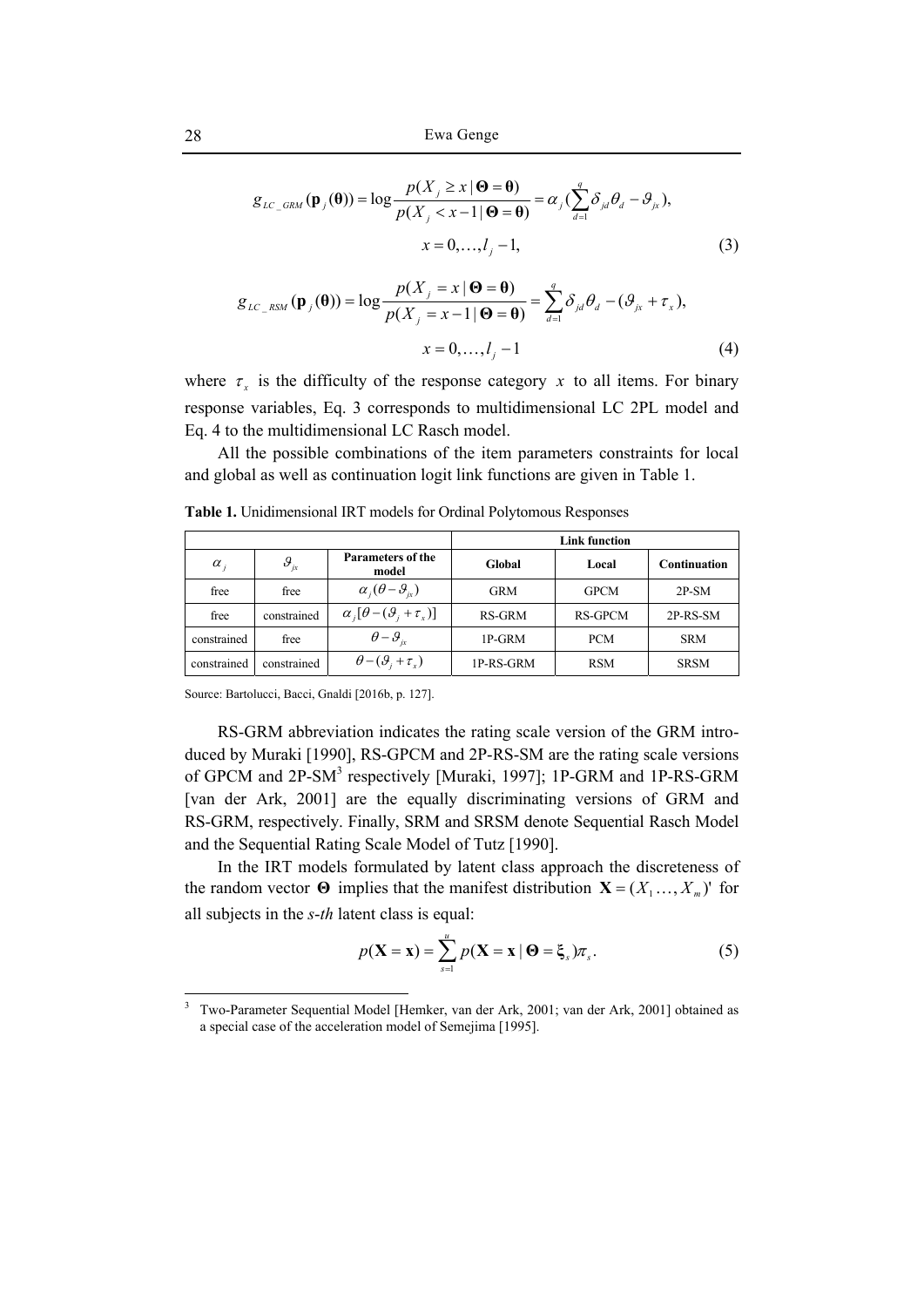Due to the classical assumption of local independence it can be written as:

$$
p(\mathbf{x} \mid s) = p(\mathbf{X} = \mathbf{x} \mid \boldsymbol{\Theta} = \boldsymbol{\xi}_s) = \prod_{j=1}^{m} p(X_j = x_j \mid \boldsymbol{\Theta} = \boldsymbol{\xi}_s)
$$
  

$$
= \prod_{d=1}^{q} \prod_{j \in I_d} p(X_j = x_j \mid \boldsymbol{\Theta}_d = \boldsymbol{\xi}_{sd}),
$$
 (6)

where  $I_d$  denotes the subset of  $I = 1, \ldots, m$  containing the indices of the items measuring the *d*-th latent trait ( $d = 1, \ldots, q$ ).

### **2. The model selection procedure**

The specification of a multidimensional LC IRT model implies a number of choices. A model selection procedure is based on the following sequence of ordered steps [Bacci, Bartolucci, Gnaldi, 2014]:

- the number of latent classes  $s = 1, \ldots, u$ ,
- link function  $g_x$ ,
- the constraints on the item parameters ( $\alpha_i$ ,  $\theta_{i}$ ),
- the number of latent dimensions  $d = 1, \dots, q$ .

Parameters estimation for multidimensional IRT models based on discreteness of latent trait is performed using EM algorithm [Dempster, Laird, Rubin, 1977], the selection of the number of latent classes and the type of logit link function on basis of the BIC and AIC indices [Akaike, 1974; Schwarz, 1978], whereas the dimension of the latent trait and the selection of the item discriminating and difficulty parameterization may be performed on the basis of the likelihood ratio (LR) test as well.

LR statistic may be used to test the unidimensionality of a set of items against a specific multidimensional alternative. The null hypothesis is that items in  $I_{d}$  and  $I_{d}$  measure the same latent trait ( $d = 1, \ldots, q$  and  $I_{d}$  is a subset of  $I = 1, \ldots, m$ ). The general model with *q* dimensions is compared with a restricted version with *q−*1 dimensions, being equal all the other elements of the model, i.e. number of latent classes, type of logit, constraints on item parameters. Similarly (on the basis of LR test), the models with different item discriminating and difficulty parameterizations (constraints) are compared.

The LR test statistic is given by  $-2(\hat{l}_0 - \hat{l}_1)$  where  $\hat{l}_0$  and  $\hat{l}_1$  denote the maximum of log-likelihood of the restricted model and of the general model, respectively. The LR statistic is asymptotically distributed as  $\chi^2$ , where *b* is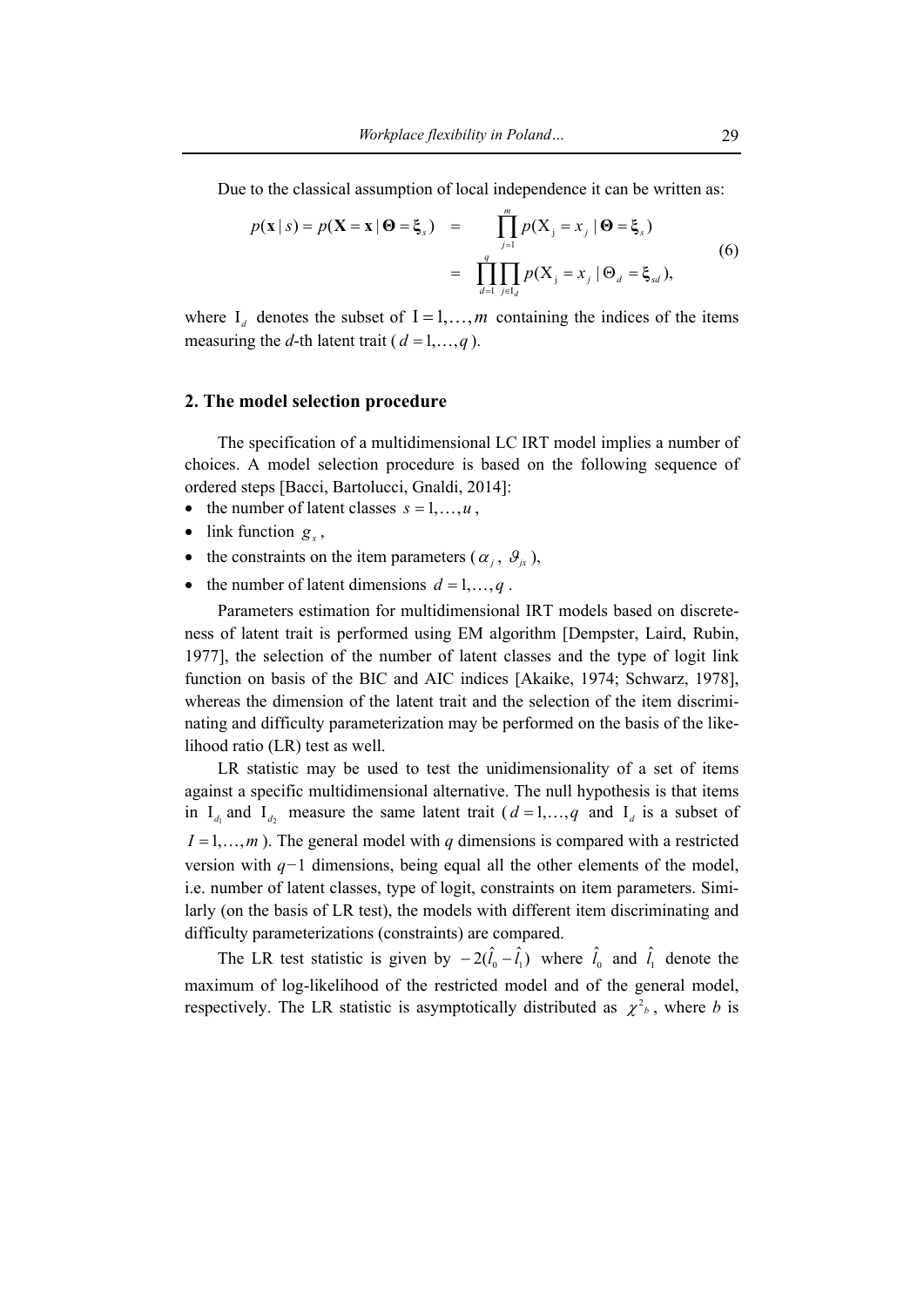given by the difference in the number of parameters between the two nested models being compared.

## **3. Empirical analysis**

We analyzed ISSP (International Social Survey Programme) data – the public data set, available at *www.diagnoza.com* [see also: Czapiński, Panek (eds.), 2015], using MultiLCIRT [Bartolucci, Bacci, Gnaldi, 2016a] package of R.

International Social Survey Programme is a continuing annual programme of cross-national collaboration on surveys covering topics important for social science research a nationally representative. We analyzed the section about workplace flexibility (the willingness and ability to readily respond to changing circumstances and expectations of the unemployed).

The original question was: *In order to get a job I would be willing*:

- *X*<sub>1</sub> (*HSW39 1*) to accept a job that requires new skills,
- $X_2$  (*HSW39* 2) to accept a position with lower pay,
- $X_3$  (*HSW39\_3*) to accept temporary employment,
- $X_4$  (*HSW39\_4*) to travel longer to get to work,
- $X_5$  (*HSW39* 5) to move within country,
- $X_6$  (*HSW39\_6*) to move to a different country.

Each item has five ordered categories: strongly agree (1), agree (2), neither agree nor disagree (3), disagree (4), strongly disagree (5). For the interpretation purposes of the analyses described in the following, the five categories of each item were relabeled<sup>4</sup>. There is complete information on  $n = 326$  interviewers who were not currently working for  $pay<sup>5</sup>$ .

We followed the four ordered steps to proceed to the model selection in LC approach. At the beginning of our analysis, the standard LC model was applied (to select the optimal number *s* of latent classes). The results of this preliminary fitting for  $s = 1 - 8$  are given in Table 2.

<sup>4</sup> We relabeled the original response categories in reverse order (starting with 0-4) for an easier interpretation.

<sup>&</sup>lt;sup>5</sup> We dropped records with at least one missing responses and "can't choose" category.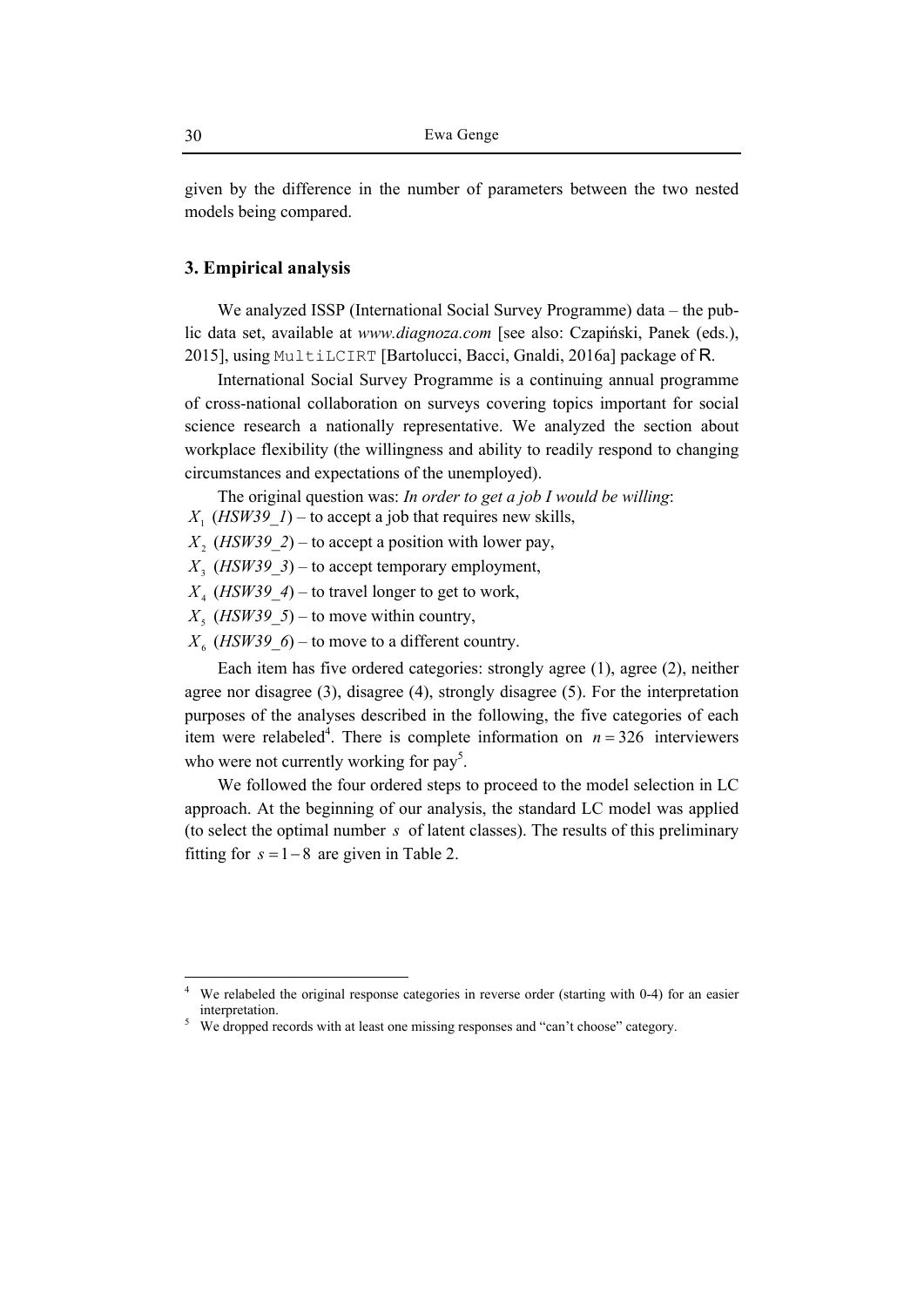| LL          | npar | <b>BIC</b> | AIC      |
|-------------|------|------------|----------|
| $-2488.370$ | 24   | 5115.626   | 5024.740 |
| $-2332.870$ | 49   | 4949.298   | 4763.741 |
| $-2240.317$ | 74   | 4908.865   | 4628.634 |
| $-2150.937$ | 99   | 4874.777   | 4499.874 |
| $-2178.955$ | 124  | 5075.485   | 4605.910 |
| $-2114.209$ | 149  | 5090.666   | 4526.418 |
| $-2107.126$ | 174  | 5221.172   | 4562.252 |
| $-2111.487$ | 199  | 5374.567   | 4620.975 |

**Table 2.** Log-likelihood, number of parameters, AIC, BIC values for LC models with *s* = 1− 8

On the basis of the adopted selection criteria, four latent classes was chosen (the smallest estimated BIC and AIC values for  $s = 4$  was observed).

In the second step, the LC-IRT models with different link functions were compared. The comparison between a graded response type model and a partial credit type model was carried out (assuming  $s = 4$  latent classes, free item discriminating and difficulties parameters and a general multidimensional structure for the data; see: Bacci, Bartolucci, Gnaldi,  $2014$ <sup>6</sup>. Table 3 shows that a global link has to be preferred to a local logit link function. It can be also observed that a graded response type model has a better fit than the standard LC model (BIC =  $=$  4708.359, AIC = 4575.818 for graded response type model is smaller than for the standard LC model, i.e.  $BIC = 4874.777$ ,  $AIC = 4499.874$ ).

**Table 3.** Graded response and partial credit type models with  $s = 4$ 

| Logit  | ப                                     | npar       | BIC                      | AIC      |
|--------|---------------------------------------|------------|--------------------------|----------|
| Global | -2252.909<br>$\overline{\phantom{a}}$ | າ ະ<br>ں ر | 4708.359                 | 4575.818 |
| Local  | $-2254.545$                           | n r<br>ں ر | 1.631<br>17 <sup>1</sup> | 4579.089 |

Source: Own calculations in R.

In the next step of our analysis, we used an LR test (see Fig. 1) to compare models with different dimensional structure of the latent trait (a graded response model with *m*-dimensional structure and a graded response model with unidimensional structure, i.e. all the items belonging to the same dimension).

 $\frac{1}{6}$  The continuation ratio logit link function is not suitable in the context of the empirical study becuase the item response process does not consist of the sequence of successive steps [Bacci, Bartolucci, Gnaldi, 2014].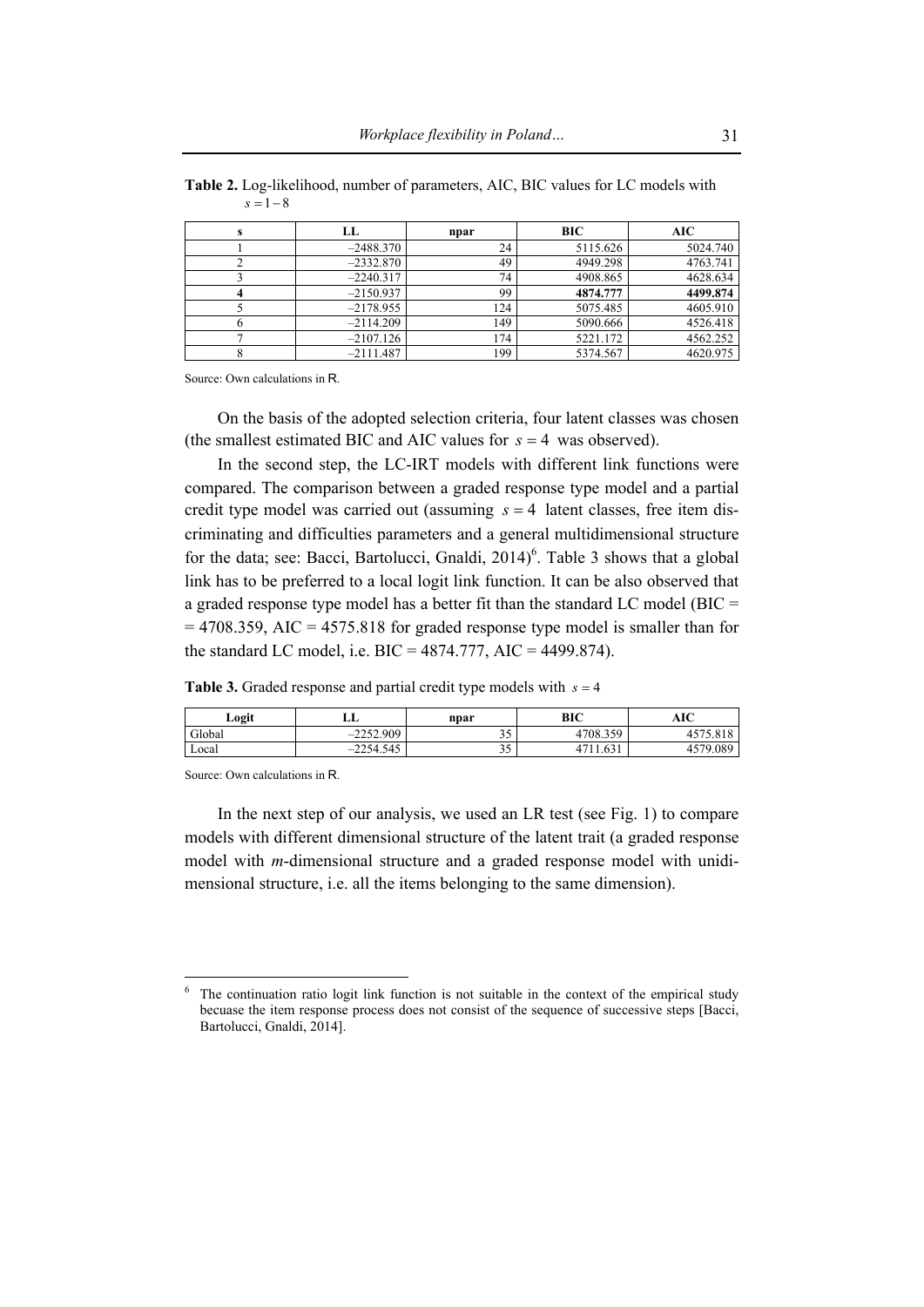```
Call: 
test dim(S = S, yv = yv, k = 4, link = 1, disc = 1, difl = 0,
multi1 = \text{cbind}(1: \text{ncol}(S)))Testing dimension output: 
Log-likelihood of the constrained model -2252.909<br>AIC of the constrained model 4575.818
AIC of the constrained model 4575.818<br>BIC of the constrained model 4708.359
BIC of the constrained model
N.parameters of the constrained model 35.000 
Log-likelihood of the unconstrained model –2247.213 
AIC of the unconstrained model
BIC of the unconstrained model 4754.835
N.parameters of the unconstrained model 45.000<br>Deviance 11.393
Deviance 11.393
Degrees of freedom 10.000<br>p-value 0.328
p-value
```
**Fig. 1.** The test of unidimensionality – the results in R

The results presented at Fig. 1 shows that the hypothesis of unidimensionality cannot be rejected for this data (what seems to be realistic with the context of the study; see: Genge, 2016).

As we mentioned before, the number of the estimated parameters depends on the different constraining imposes (a constant/non-constant discriminating index  $\alpha_j$  and of a constant/non-constant threshold difficulty parameter  $\tau_{j}^{\ \gamma}$ , for

each item). In our application, this implies a comparison among four models, in accordance with the classification adopted in Table 1. The parameterization is chosen on account of the unidimensional data structure and the previously selected global logit link function. Besides, because the compared models are nested, the parameterization is selected on the basis of an LR test (Table 4), as well as BIC, AIC criteria (Table 5).

**Table 4.** Likelihood ratio results for LC graded response models with different item parametrization

| Model                   | LR       | npar | p-value           |
|-------------------------|----------|------|-------------------|
| LC-RS-GRM vs LC-GRM     | 173.8013 |      | 0.00 <sub>1</sub> |
| LC-1P-GRM vs LC-GRM     | 130.2626 |      | $0.00\,$          |
| LC-1P- RS-GRM vs LC-GRM | 228.3327 | 20   | $0.00\,$          |

Source: Own calculations in R.

<sup>7</sup>  $\tau_{ix}$  is known also as a cutoff point between categories.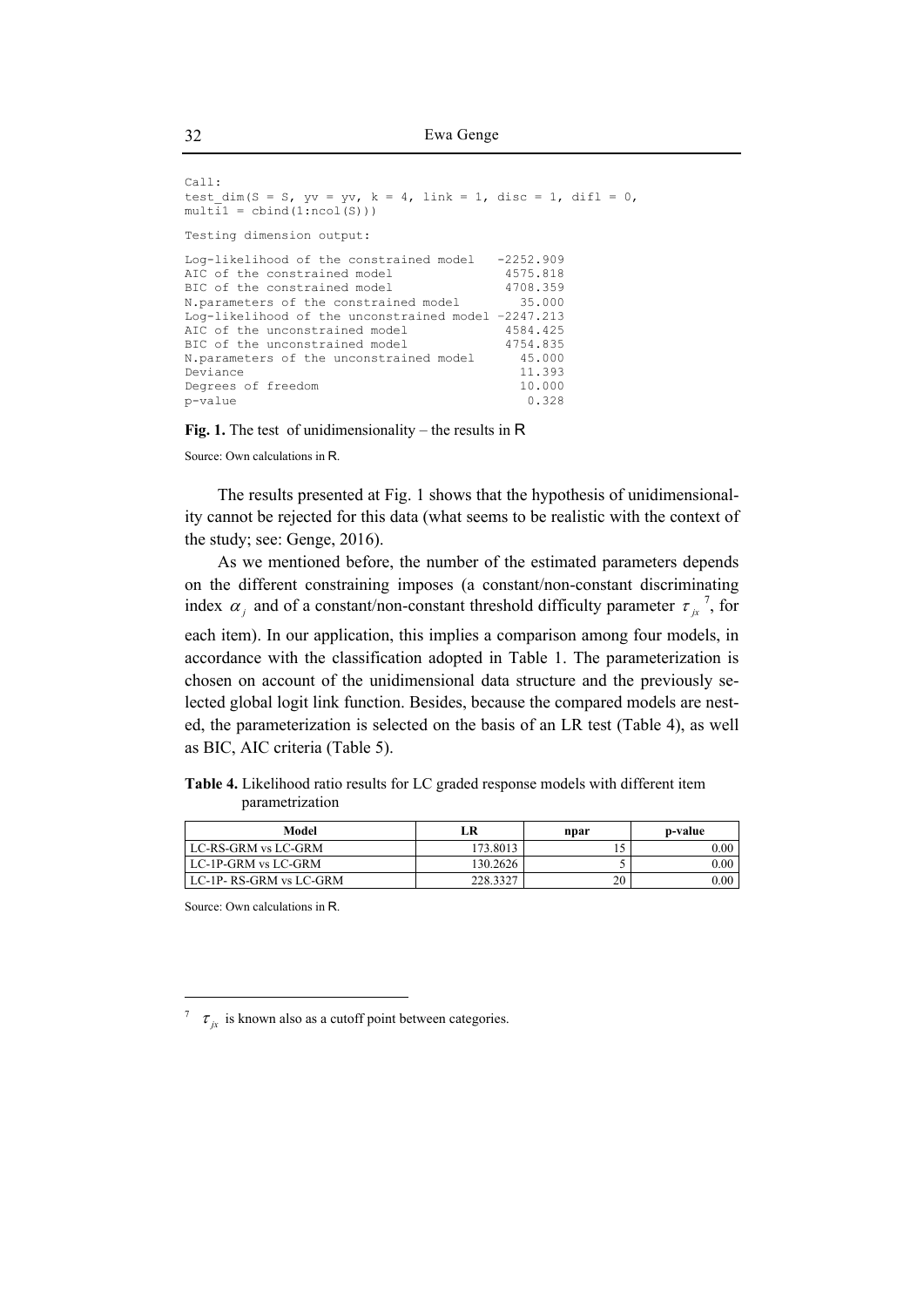| Model               | LL.        | AIC     | BІC     |
|---------------------|------------|---------|---------|
| <b>LC-GRM</b>       | $-2252.91$ | 4575.82 | 4708.36 |
| <b>LC-RS-GRM</b>    | $-2339.81$ | 4719.62 | 4795.36 |
| LC-1P-GRM           | $-2318.04$ | 4696.08 | 4809.69 |
| <b>LC-1P-RS-GRM</b> | $-2367.08$ | 4764.15 | 4820.95 |

**Table 5.** Log-likelihood, AIC and BIC results for different polytomous LC-IRT models

Tables 4 and 5 show that LC-GRM has to be preferred among the models considered, i.e. model with a global logit link function, free discriminating and difficulty item parameters, with unidimensional latent trait.

Then, it was of our interest to analyze the distribution of the latent trait based on four ordered latent classes (Table 6), as well as the estimates of the item parameters (Table 7).

**Table 6.** The estimated support points and prior probabilities for LC-GRM model

| Parameter        | Cluster 1 | Cluster 2 | Cluster 3 | Cluster 4 |
|------------------|-----------|-----------|-----------|-----------|
| $\epsilon$<br>つS | 3.214     | 4.037     | 4.567     | 10.400    |
| π                | 0.185     | 0.474     | 0.329     | 0.012     |

Source: Own calculations in R.

On the basis of these results, we conclude that interviewers who were not currently working for pay are mostly represented in the second and third classes, whereas only the 1.2% of the respondents belong to the fourth class.

By examining the estimated, ordered support points we labeled the first group as the least flexible one, and the fourth, which included only 1.2% of the subjects, the most flexible group (ready to accept changes). Furthermore, we examined also the pattern of the conditional probabilities (of the different response categories) to show how it was consistent with what one would expect, based on the labels chosen for the latent classes. The pattern is shown in a graphical depiction in Fig. 2.

We can observe (see Fig. 2) that the probabilities of answering with a high response category (denoting higher level of flexibility skills) increase from class 1 to class 4, whereas the probabilities of answering with a low response category (denoting a lower level of flexibility skills) decrease from class one to class 4.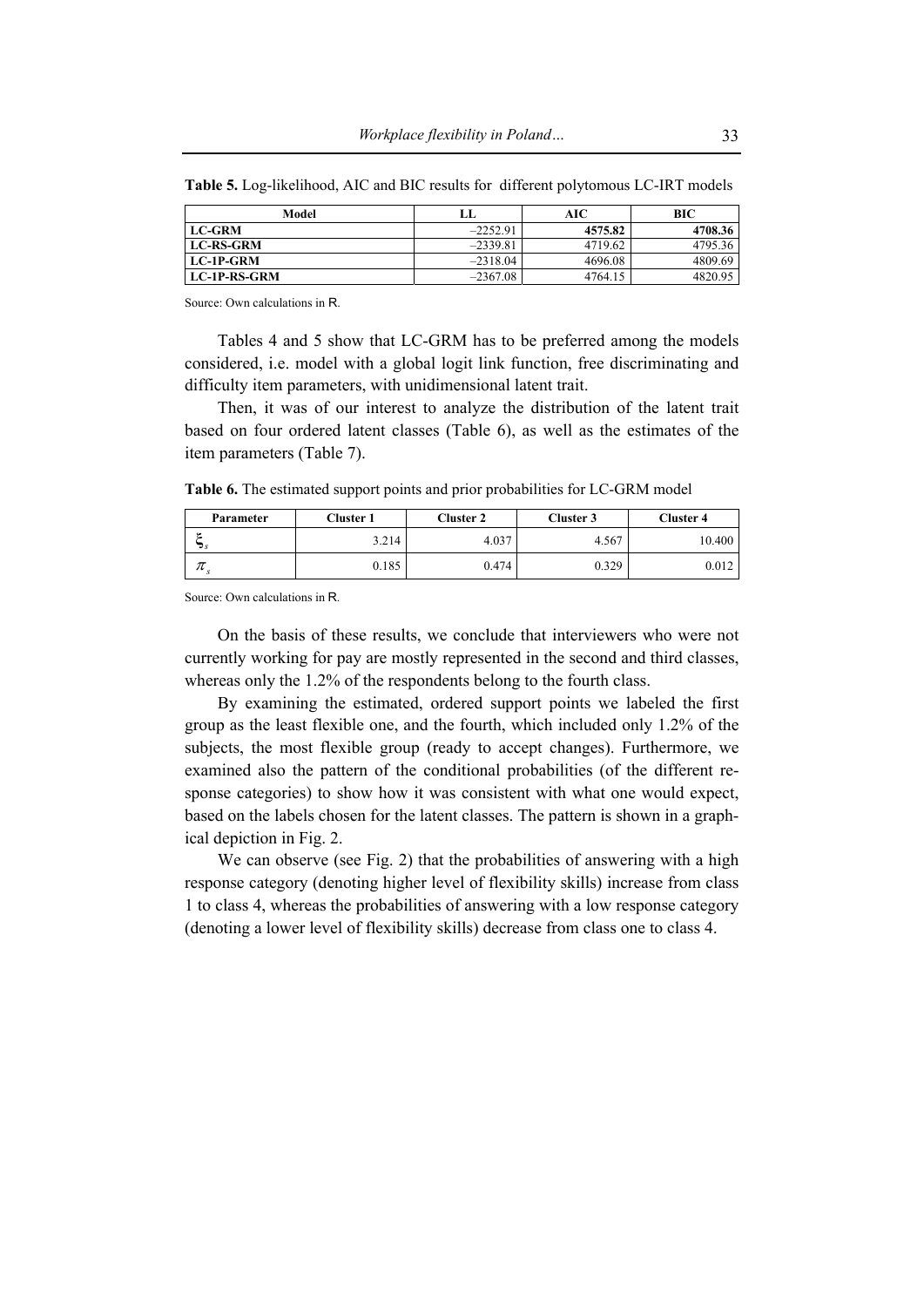

**Fig. 2.** The conditional probabilities

Then it was also of our interest to analyse also the item parameters under the selected LC-GRM model. The estimates of the item parameters are presented in Table 7 and Fig. 3.

123456

Items

| Item |          |       |       | $^{i}$ | $\alpha$ |
|------|----------|-------|-------|--------|----------|
|      | 0.000    | 1.793 | 2.593 | 5.894  | 1.000    |
|      | 1.852    | 4.321 | 5.787 | 9.634  | 1.020    |
|      | $-1.295$ | 1.843 | 3.260 | 8.968  | 0.668    |
|      | 2.208    | 3.596 | 4.227 | 6.482  | 1.616    |
|      | 3.649    | 4.275 | 4.468 | 4.886  | 9.497    |
|      | 3.884    | 4.354 | 4.544 | 4.844  | 7.605    |

Table 7. The item parameter estimates for LC-GRM model<sup>8</sup>

123456

Items

Source: Own calculations in R.

 $\frac{1}{8}$  In order to properly interpret these results, the identifiability constraint adopted in this case is that, for the first item, the discrimination parameter is equal to1 and the first threshold is equal to 0.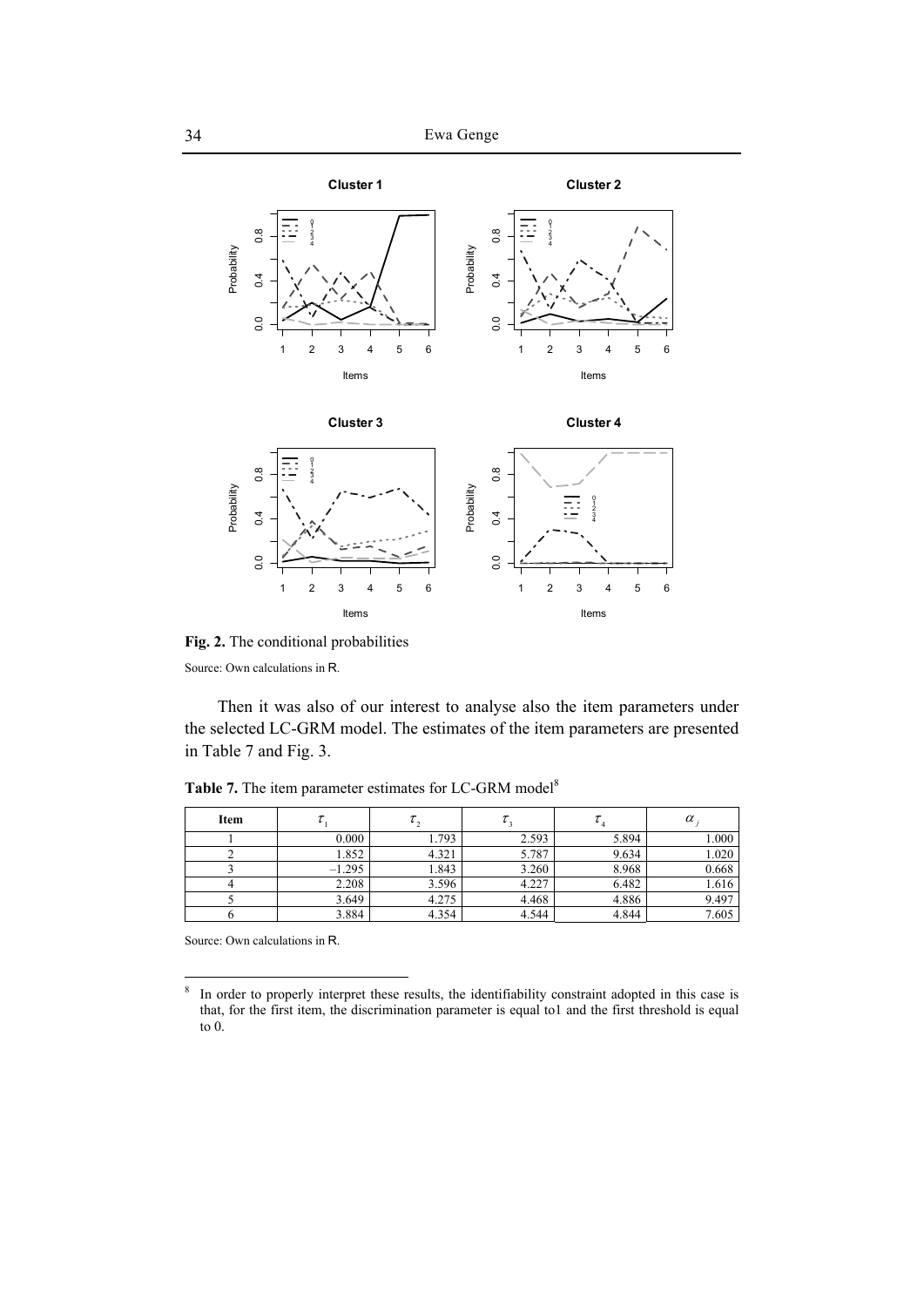

**Fig. 3.** Threshold parameters for items Source: Own calculations in R.

On the basis of the Table 7, we conclude that the last two items (concerning the move within or to a different country) have the highest discriminating power. On the other hand,  $X<sub>3</sub>$  (the temporary employment) has the lowest discriminating power.

Regarding the threshold parameters (Table 7, Fig. 3), we note that for most of the response categories, the estimates for the sixth and the second items are the highest with respect to the other items, i.e. to accept a move to a different country and a lower pay is the most difficult as opposed to the new skills requirement (the smallest threshold difficulty parameters).

## **Conclusion**

The article presents the approach that combines two types of latent variable models: item response theory models and latent class models. In latent class analysis, the latent variable is discrete and denotes the number of classes in the population. In IRT models the continuous latent variable is used to represent the trait of interest (i.e. ability in certain subjects). The combination of the two mentioned latent variable models concerns the assumption that the population under study is composed by homogeneous classes of individuals who have very similar latent ability levels.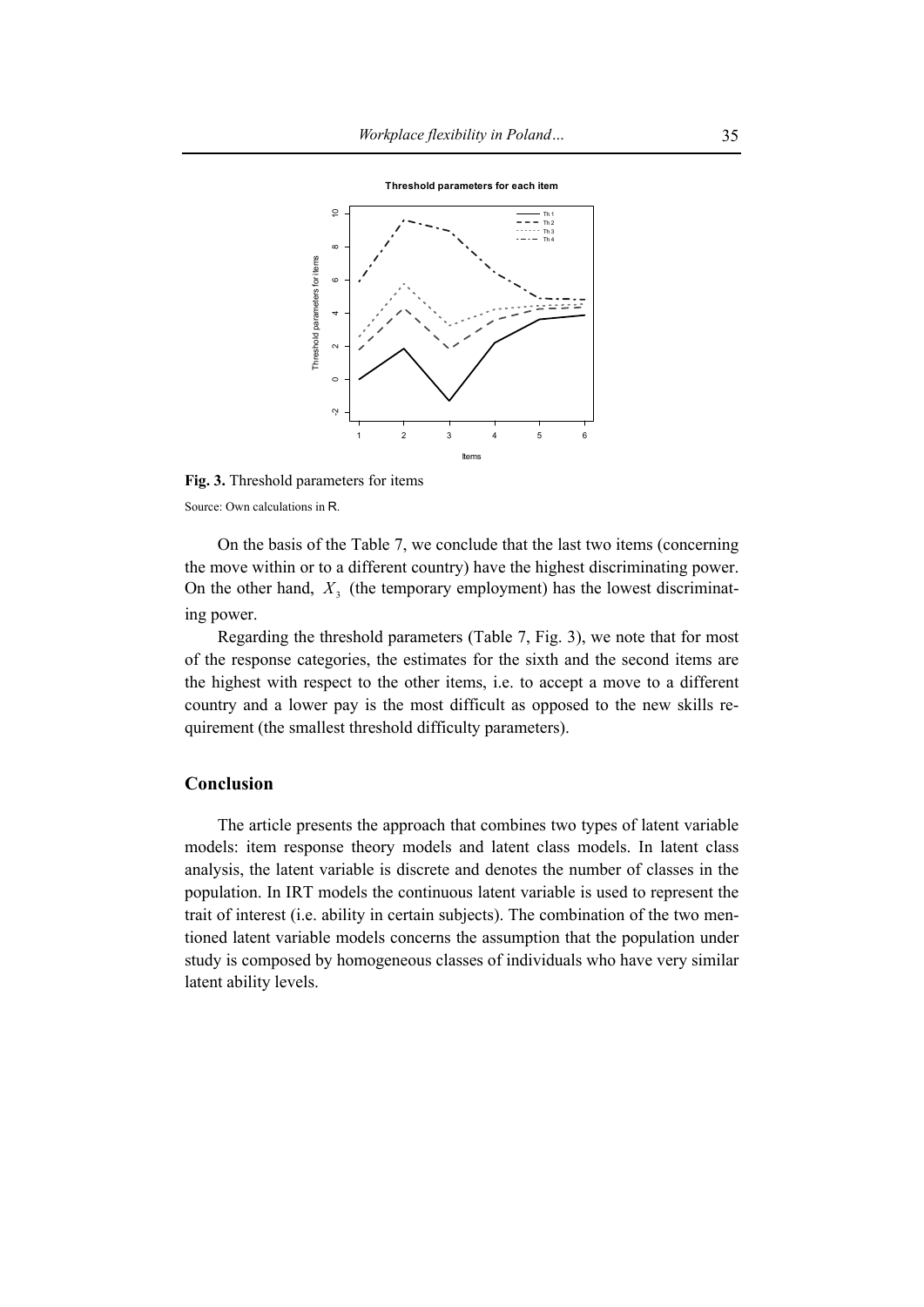We analyzed the workplace flexibility part of the International Social Survey Programme questionnaire using software of R. According the consecutive ordered steps, we compared different kind of polytomous LC-IRT models (with different number of classes, different types of logit and the constraints on the item parameters, as well as the different dimensional structure). We analyzed the distribution of the latent trait based on four ordered latent classes, as well as the estimates of the item parameters.

This class of models is more flexible in comparison with traditional IRT models, often based on restrictive assumption, such as unidimensionality and normality of latent trait. However, it should be noted that the number of latent dimension choice and items allocation may be confusing (if no a priori information about the dimensionality structure of the questionnaire is given). When the structure of items is not clear (the items cannot be divided between the dimensions, i.e. mathematical and humanistic skills; saving skills for future and current needs), the model-based hierarchical clustering may be performed [Bartolucci, 2007]. This phase should first of all to take into account the interpretability of the dimensions with reference to the specific data set analysis.

## **References**

- Adams R., Wilson M., Wang W. (1997), *The Multidimensional Random Coefficients Logit*, "Applied Psychological Measurement", No. 21, pp. 1-24.
- Akaike H. (1974), *A New Look at Statistical Model Identification*, "IEEE Transactions on Automatic Control", No. 19, pp. 716-723.
- Andrich D. (1978), *A Rating Formulation for Ordered Response Categories*, "Psychometrika", No. 43, pp. 561-573.
- Bacci S., Bartolucci F., Gnaldi M. (2014), *A Class of Multidimensional Latent Class IRT Models for Ordinal Polytomous Item Responses*, "Communication in Statistics – Theory and Methods", No. 43, pp. 787-800*.*
- Bartolucci F. (2007), *A Class of Multidimensional IRT Models for Testing Unidimensionality and Clustering Items*, "Psychometrika", No. 72, 141-157.
- Bartolucci F., Bacci S., Gnaldi M. (2014), *MultiLCIRT: An R Package for Multidimensional Latent Class Item Response Models*, "Computational Statistics and Data Analysis", No. 71, pp. 971-985.
- Bartolucci F., Bacci S., Gnaldi M. (2016a), *MultiLCIRT: Multidimensional Latent Class Item Response Theory Models. R Package Version 2.10*, http://CRAN.R-project. org/package=MultiLCIRT (access: 6.06.2017).
- Bartolucci F., Bacci S., Gnaldi M. (2016b), *Statistical Analysis of Questionnaires. A Unified Approach Based on R and Stata*, A Chapman&Hall, CRC Press, Boca Raton.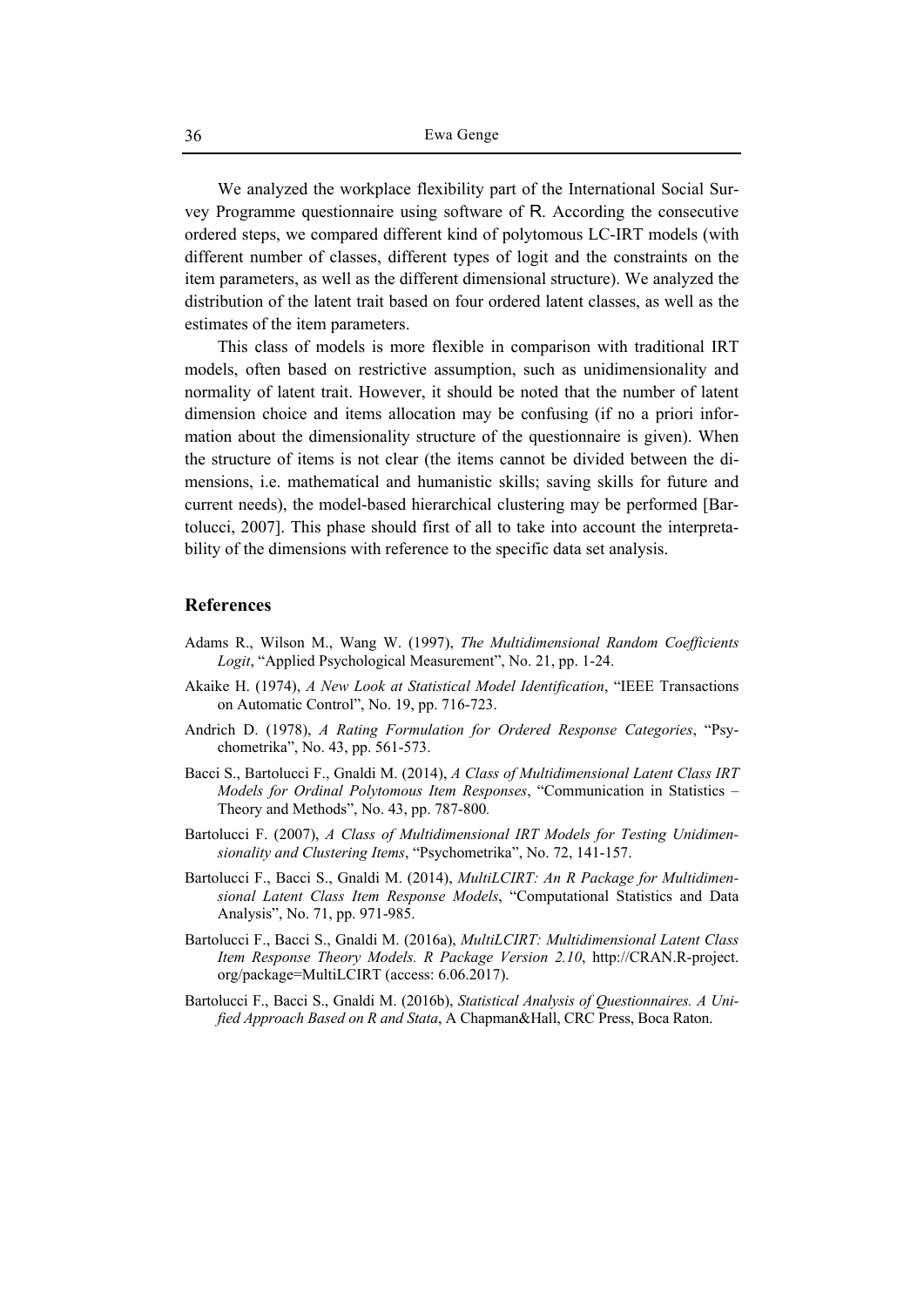- Birnbaum A. (1968), *Some Latent Trait Models and Their Use in Inferring an Examinee's Ability* [in:] F.M. Lord, M.R. Novick (eds.), *Statistical Theories of Mental Test* S*cores*, Addison-Wesley, Reading, MA, pp. 395-479.
- Czapiński J., Panek T., eds. (2015), *Diagnoza społeczna 2015. Warunki i jakość życia Polaków (raport)*, Rada Monitoringu Społecznego, Warszawa, http://www.diagno za.com/pliki/raporty/Diagnoza\_raport\_2015.pdf (access: 5.01.2017).
- Dempster A.P., Laird N.P., Rubin D.B. (1977), *Maximum Likelihood for Incomplete Data via the EM Algorithm (with Discussion)*, "Journal of the Royal Statistical Society", No. 39, series B, pp. 1-38.
- Genge E. (2016), *Teoria reakcji na pozycję w podejściu modelowym w taksonomii* / *Item Response Theory in Model-based Clustering*, "Ekonometria, Prace Naukowe Uniwersytetu Ekonomicznego we Wrocławiu", No. 1(51), pp. 9-19, DOI 10.15611/ekt. 2016.1.01.
- Hemker B.T., van der Ark L.A., Sijtsma K. (2001), *On Measurement Properties of Continuation Ration Models*, "Psychometrika", No. 66, pp. 487-506.
- Masters G. (1982), *A Rasch Model for Partial Credit Scoring*, "Psychometrika", No. 47, pp. 149-174.
- Muraki E. (1990), *Fitting a Polytomous Item Response Model to Likert-type Data*, "Applied Psychological Measurement", No. 14, pp. 59-71.
- Muraki E. (1997), *A Generalized Partial Credit Model* [in:] W. van der Linden, R.K. Hambleton (eds.), *Handbook of Modern Item Response Theory*, Springer, New York, pp. 153-164.
- Rasch G. (1960), *Probabilistic Models for Some Intelligence and Attainment Tests*, Danish Institute for Educational Reserch, Copenhagen.
- Semejima F. (1969), *Estimation of Ability Using a Response Pattern of Graded Scores*, Psychometric Monograph No. 17, Psychometric Society, Richmond, VA.
- Semejima F. (1995), *Acceleration Model in the Heterogeneous Case of the General Graded Response Model*, "Psychometrika", No. 60, pp. 549-572.
- Schwarz G. (1978), *Estimating the Dimension of a Model*, "Annals of Statistics", No. 6, pp. 461-464.
- Tutz G. (1990), *Sequential Item Response Models with an Ordered Response*, "British Journal of Mathematical and Statistical Psychology", No. 43, pp. 39-55.
- Van der Ark L.A. (2001), *Relationships and Properties of Polytomous Item Response Theory Models*, "Applied Psychological Measurement", No. 25, pp. 273-282.
- Zhang J. (2004), *Comparison of Unidimensional and Multidimensional Approaches to IRT Parameter Estimation*, ETS Research Report Series, RR-04-44, pp. 1-42.